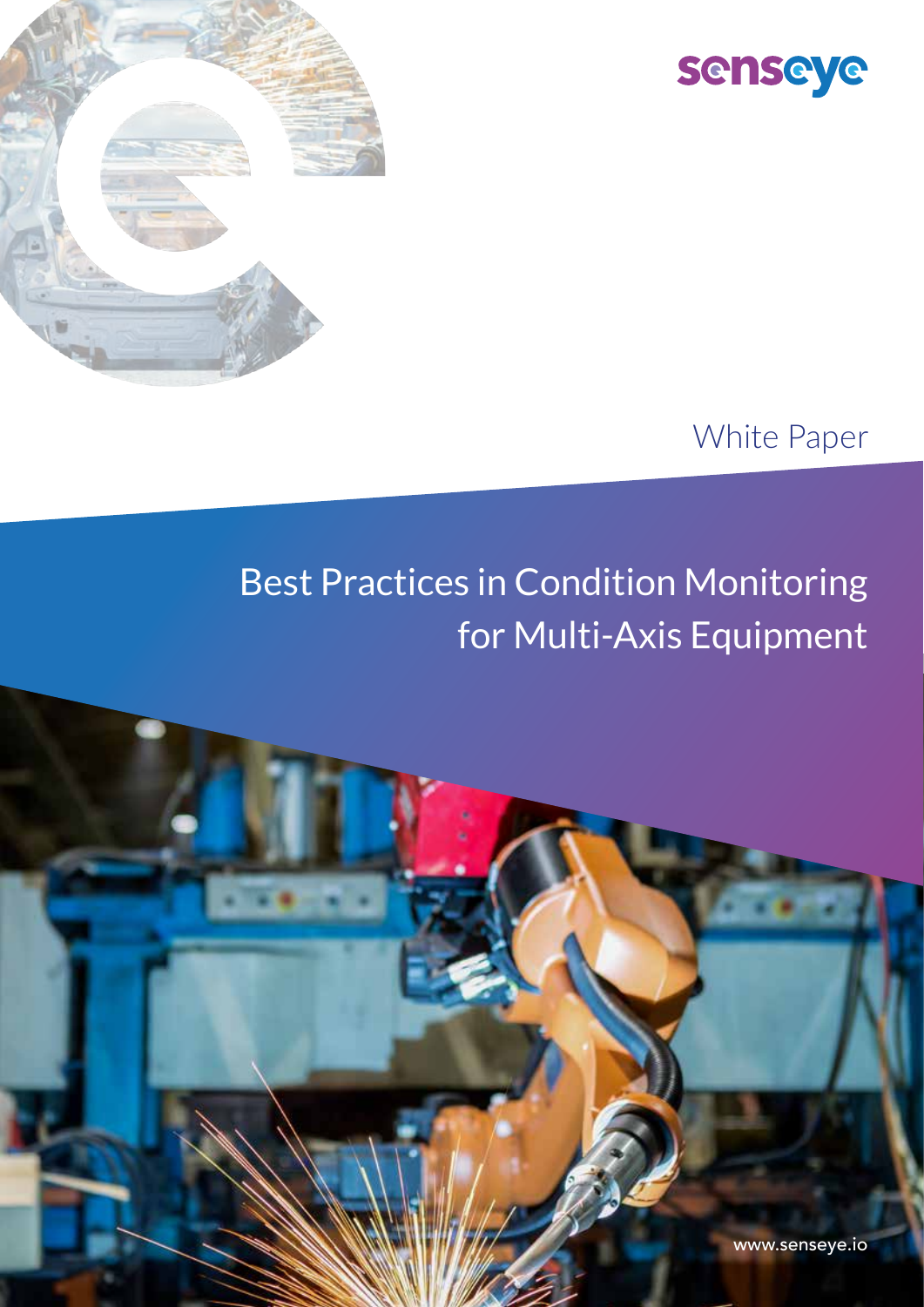### **Executive Summary**

As sophisticated and complex machines, multi-axis robots experience complex failure modes, which can prove challenging when it comes to condition monitoring. But, by using separate measures for the major components that comprise each robot axis, and by capturing data when the robot is in a known consistent state, it's possible to deploy "asset-agnostic" automated condition monitoring at scale across robot fleets to detect abnormal behavior and spot the early signs of potential failure - thereby reducing unplanned downtime.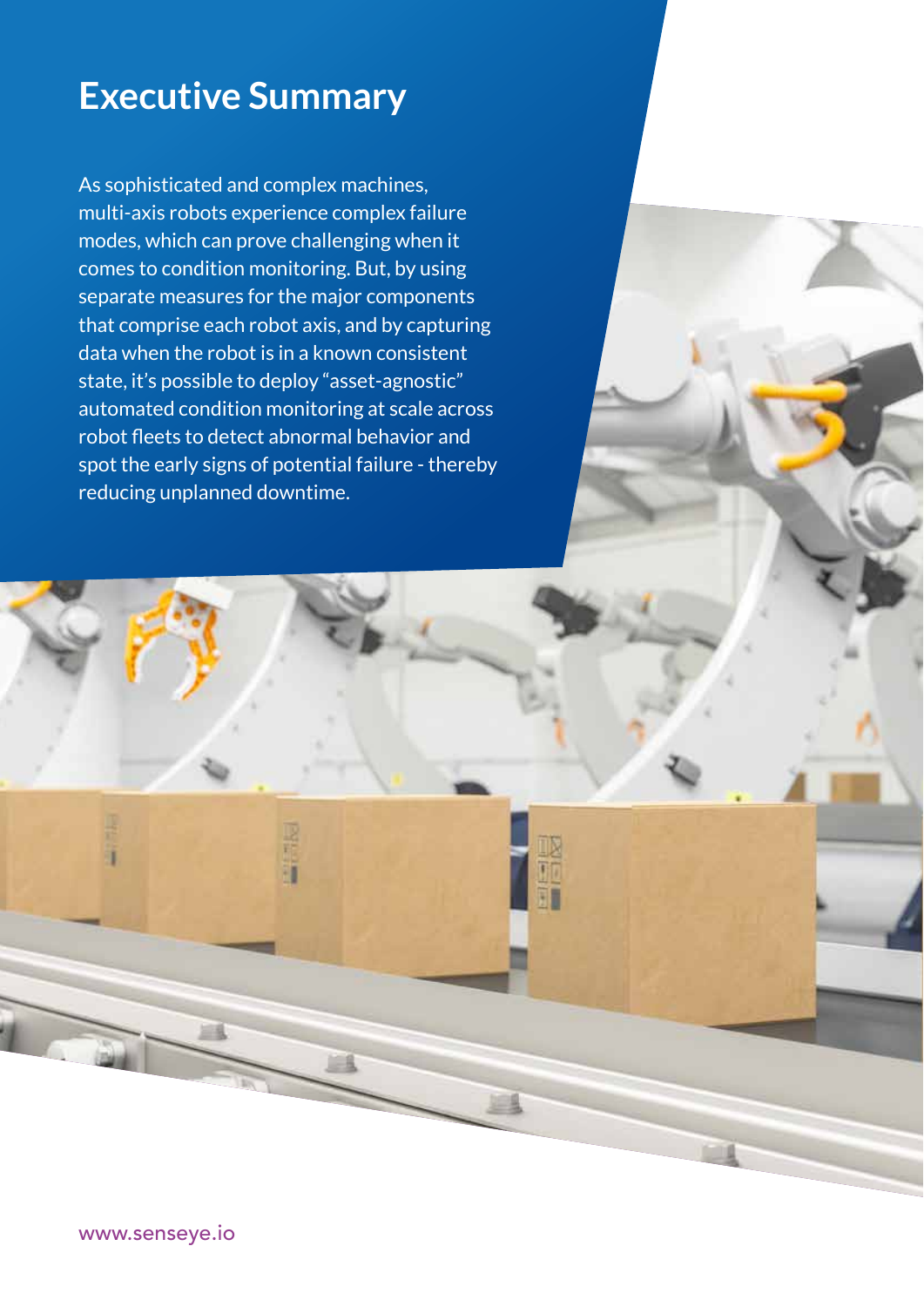

#### **Introduction**

Senseye has successfully deployed predictive maintenance capability with clients operating global production sites in a variety of industries. A key enabler is our data-driven approach that allows clients to benefit from economies of scale – a single solution capable of monitoring a wide range of asset types using existing condition monitoring data.

Assets we encounter regularly include motors, pumps, conveyors, lifters, presses and multi-axis robot arms. Multi-axis robots in particular pose some interesting challenges from a condition monitoring perspective; this white paper provides guidance and best practice based on our practical experience gained in this field.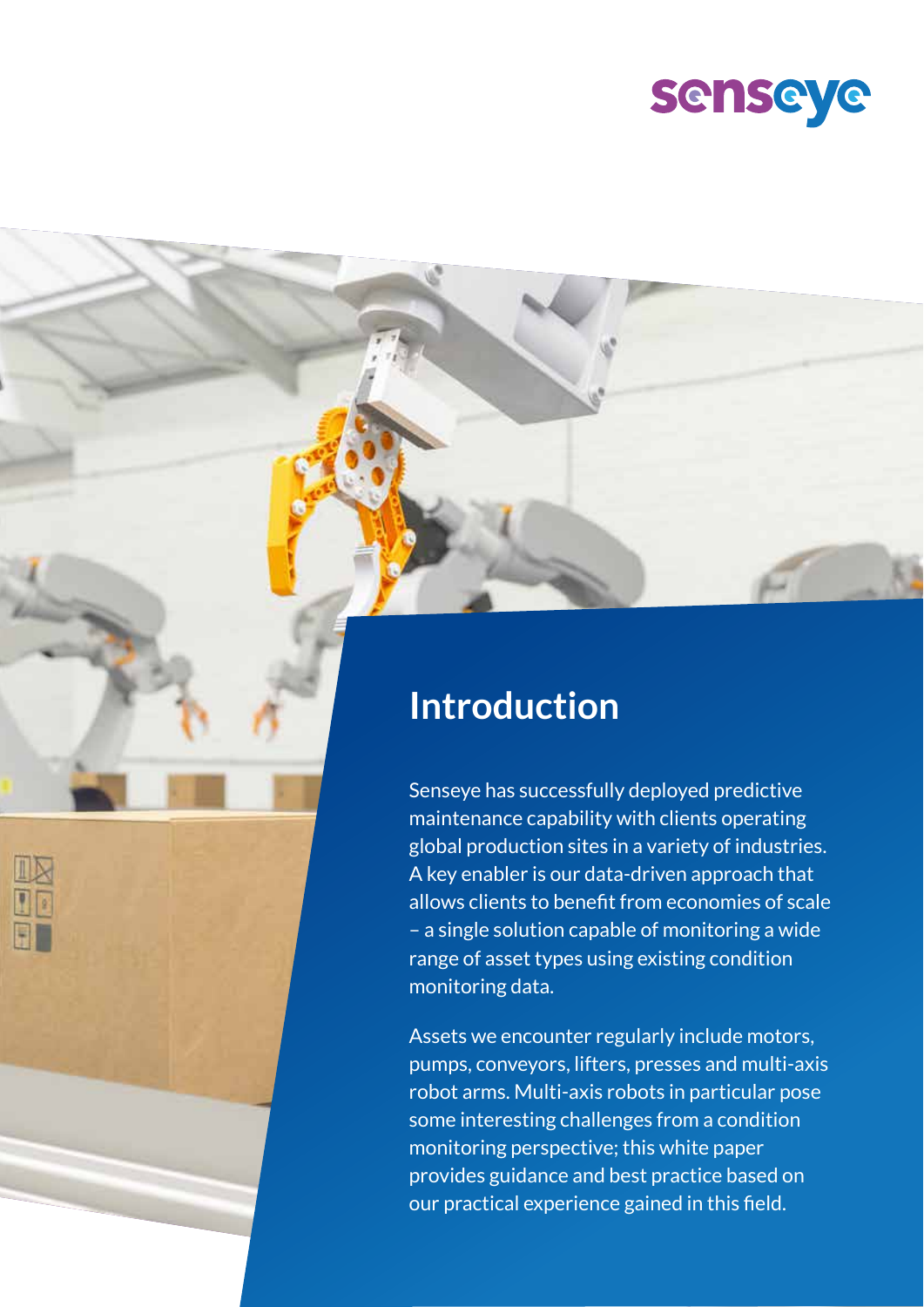## **Deployment approach**

A typical Senseye PdM deployment targets asset types that will achieve a rapid return on investment. This may be driven by an objective to reduce unplanned downtime detecting issues before they lead to a functional failure – or a need to reduce the costs associated with scheduled preventative maintenance. In both instances, Senseye PdM makes use of condition monitoring data available for each asset.

Condition monitoring data is obtained from controllers (PLCs), factory historians, or other data platforms operated by the client. Installation of dedicated sensor hardware is an option if there is no existing condition monitoring data although, in many cases, this is not required.

Robot controllers – the dedicated devices that execute pre-defined programs to control robot movement – typically expose real-time data including motor current and torque for each axis. In our experience this data can be used for condition monitoring purposes - there is little benefit retro-fitting additional hardware such as vibration sensors or accelerometers.

Despite access to torque and current data being relatively straightforward, however, there are some issues to overcome in relation to how this data is acquired and prepared.

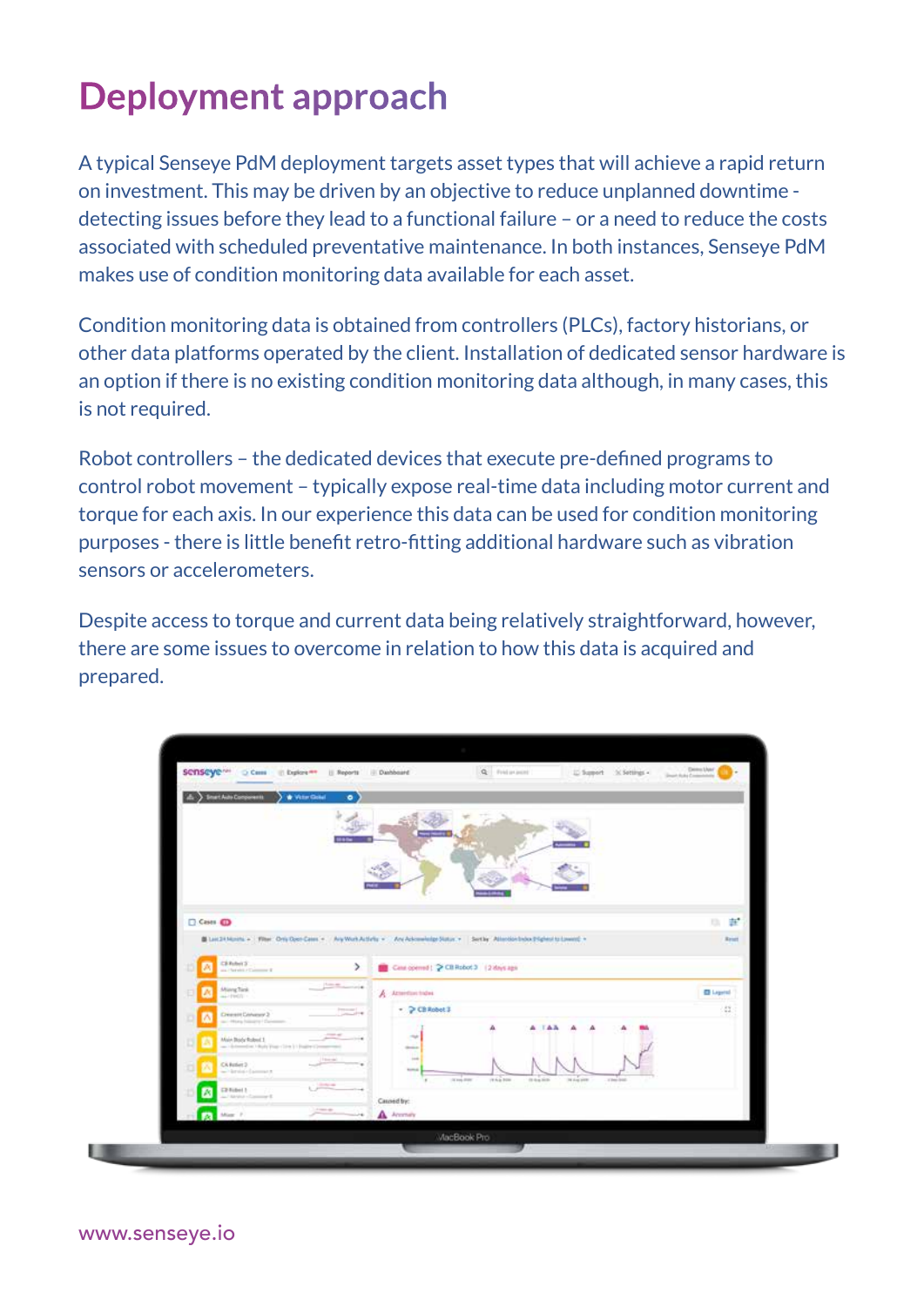## **Robot data acquisition**

Multi-axis robot arms are sophisticated machines consisting of powerful servo motors, reduction gearboxes, and different tooling or end effectors for handling, welding, or other tasks. They are subjected to significant stresses based on payload, operating speed, and environmental conditions. These factors combined can result in complex failure modes.

Typically, robots are configured to perform one or more different programs. For example, a welding robot in an automotive body shop may handle several different body styles each with a separate program. This variability introduces a further challenge to automated condition monitoring systems, as a high level of "process noise" is often present in raw sensor values. An example would be welding tip stick, which can be experienced during spot welding, resulting in the need for excessive force to break the robot free and continue to the next operation.

Process noise and other variability can be reduced by sampling data values at a consistent point in the operating cycle. These samples are stored in a factory



historian or other data store where further pre-processing can be applied if necessary. For example, say we are interested in the hourly maximum motor current for each axis. The robot controller is configured to sample motor current every minute and these values are stored in a local database. The hourly maxima can then be calculated 'on the fly' or stored as discrete values by pre-processing the samples.

The example below illustrates a single point representing each cycle derived from raw data. This data was obtained from a welding robot and the pronounced spike is due to a welding tip stick incident.



Process related removed with one point per cycle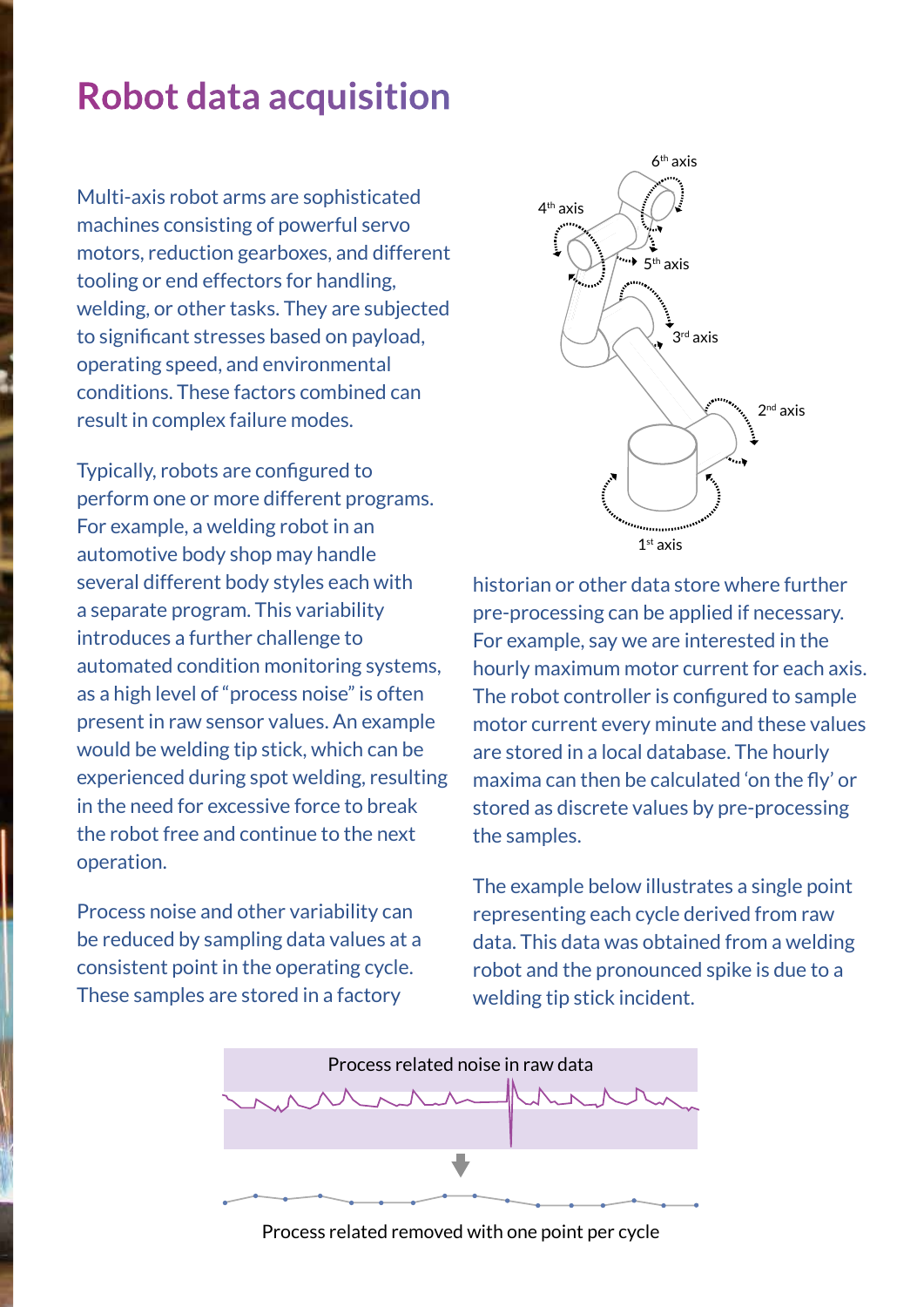## **Recommendations**

**Condition monitoring data for robots should satisfy these requirements:**

- Separate measures for the major components that comprise each robot axis; typically motors and gearboxes or reducers
- Data captured when the robot is in a known consistent state. For example, on completion of each operating cycle as the robot arm returns to the home position

Firstly, establish what raw data is available from the robot controller/PLC and the capabilities of the controller in terms of data acquisition. Are separate values provided for each component and axis? Can these values be sampled at a consistent point in the operating program?

Based on our experience of deploying Senseye PdM across robot fleets from various manufacturers, we recommend torque and/or motor current measurements as most appropriate for condition monitoring purposes. Some robot manufacturers report disturbance torque; this is the difference between the torque due to gravity – when the arm is at rest - and the torque when the arm is moving. Disturbance reacts to increased friction due to mechanical wear or other degradation, and these changes are often detectable early in the component failure lifecycle.

Motor temperature can also be useful; however, this is typically a late indicator of failure.

| <b>Measurement</b>       | <b>Unit</b>            |
|--------------------------|------------------------|
| Torque for each axis     | Max/Min Disturbance    |
| Torque for each axis     | <b>RMS Disturbance</b> |
| Motor temp for each axis | Degrees C/F            |
| Tooling force            | <b>Closing Torque</b>  |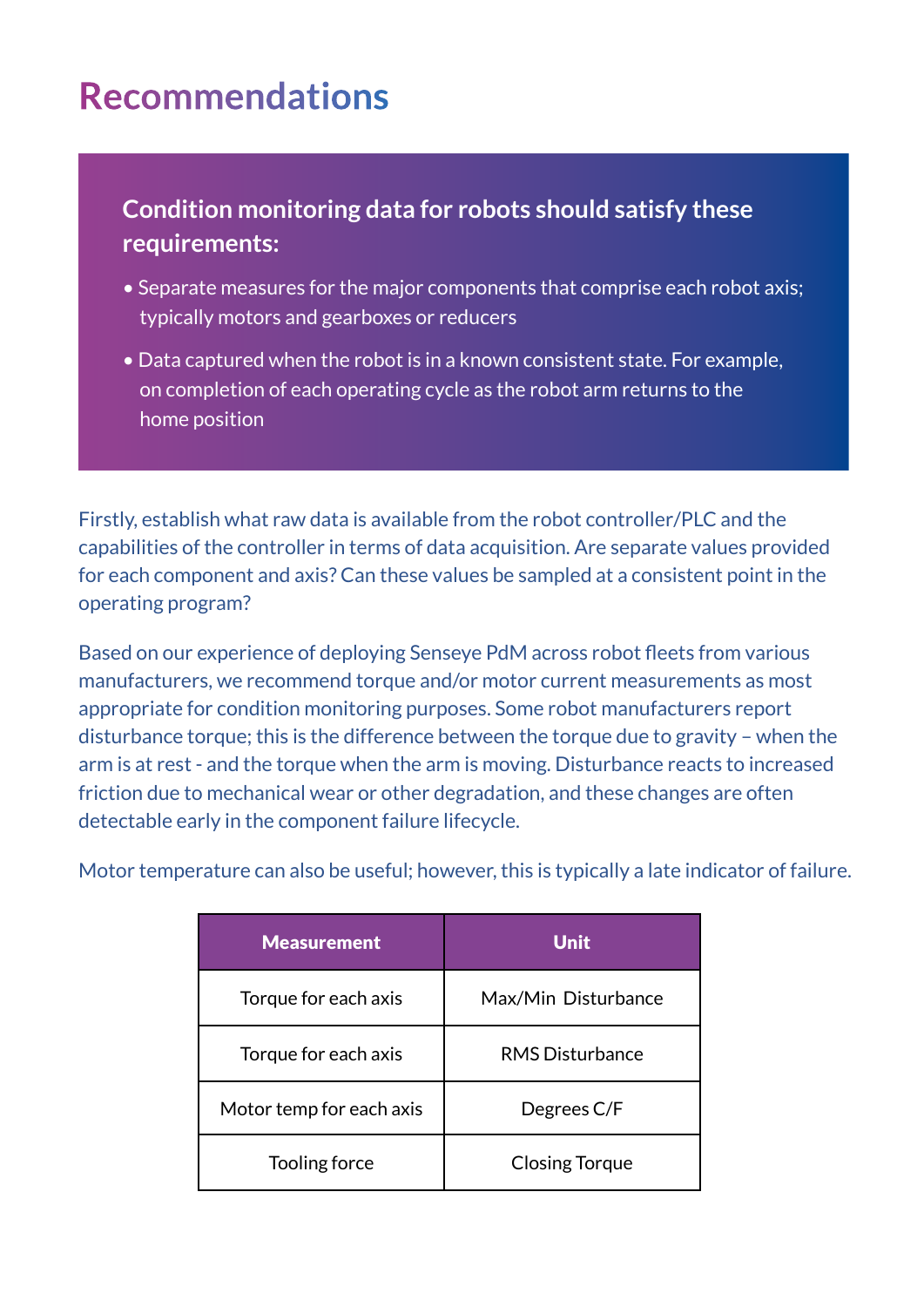## **Example Benefits Getting Maintenance Credits from PdM**

As part of a Condition-Based Maintenance (CBM) regime, lubrication analysis is often carried out on a scheduled basis to detect signs of abnormal wear and degradation in mechanical components such as gearboxes. With a large fleet of multiaxis robots, the costs associated with lubrication analysis can quickly become prohibitive.

Senseye has helped clients realize significant cost savings by reducing the volume and frequency of lubrication analysis. After learning the normal behavior of each robot, Senseye PdM automatically monitors data from the fleet and notifies maintenance staff of outliers or deviations from the norm.

Lubrication analysis can then be targeted at specific assets when it is required rather than carrying it out on a scheduled basis. Enabling the removal of the preventative maintenance lubrication analysis check then results in a credit to the maintenance regime.

Additional benefits can be achieved if information on historic failures is available. Maintenance records provide details of the affected asset, the part(s) replaced, and when this work was carried out. Analysis of condition monitoring data leading up to a failure allows a model of the failure to be constructed without human intervention. Senseye PdM maintains a library of such models and allows them to be shared across fleets, automatically detecting the signature of a potential failure before it occurs.

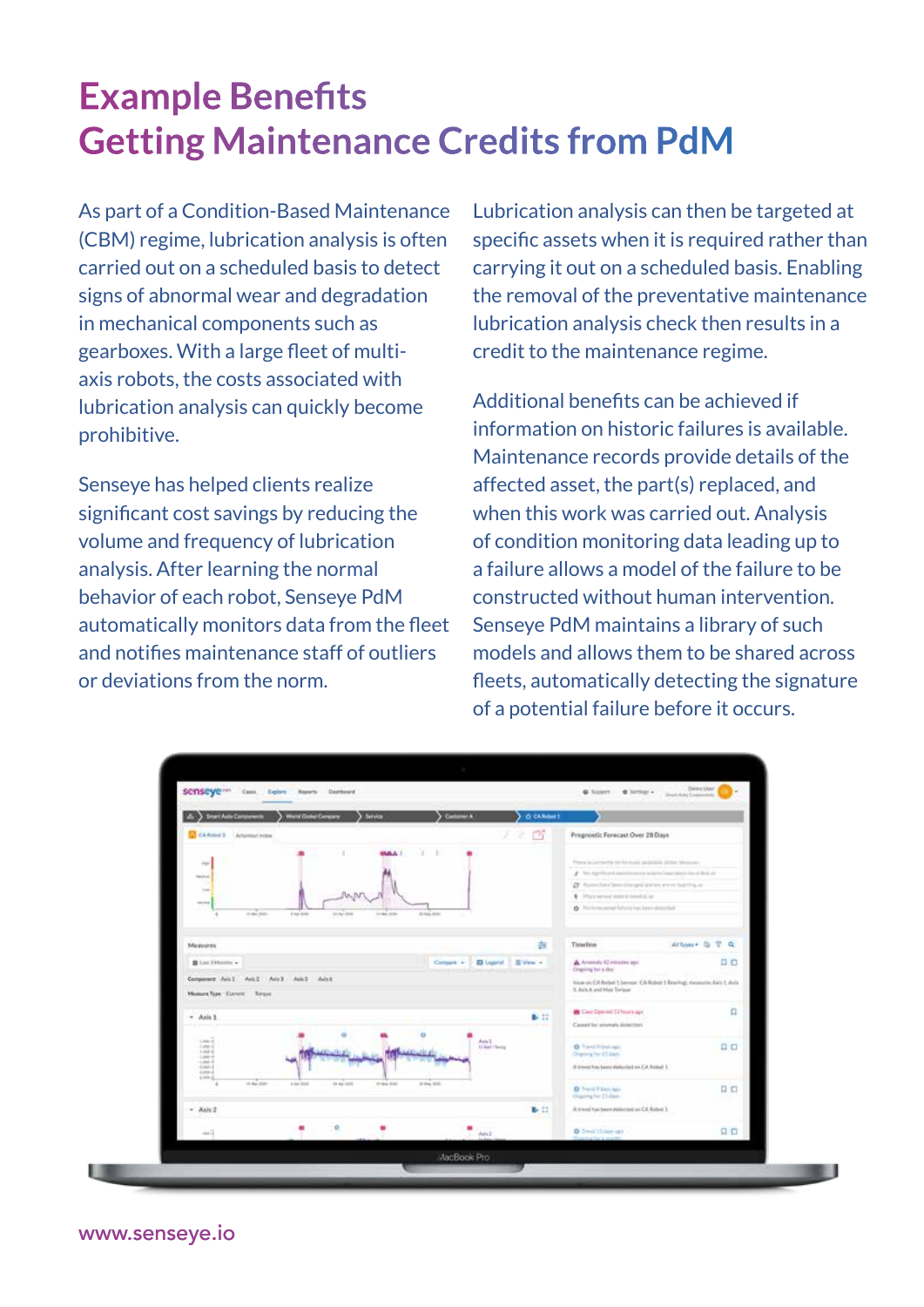## **Other Approaches**

Robot equipment vendors may offer condition monitoring or predictive maintenance software as an additional subscription or license fee per asset. This approach is appealing from a procurement and supplier management perspective but there are several limitations worth highlighting.

Firstly, vendor solutions may not be compatible with other types of asset. If you are investing in a comprehensive site-wide predictive maintenance initiative, you will need to procure and manage multiple systems to provide full coverage across all types of asset.

In contrast, Senseye PdM is 'asset-agnostic', enabling you to benefit from predictive maintenance using a single solution.

A further limitation with some solutions is the approach used to detect and report potential issues. Rather than utilizing condition monitoring data, it is common to simply count the number of completed operating cycles and trigger an advisory message when a threshold is exceeded. This approach takes no account of the actual condition of the equipment and may result in over-maintenance or – worse – a missed failure resulting in unplanned downtime.

#### **SUMMARY**

- Multi-axis robots are complex machines that experience complex failure modes
- Automated condition monitoring can be deployed at scale across robot fleets to detect abnormal behavior and spot the early signs of potential failure
- Robot controllers/PLCs can be used to sample torque and current at consistent points in the operating cycle, creating usable condition monitoring data
- Systems such as Senseye PdM are 'asset-agnostic', enabling predictive maintenance to scale to all asset types.